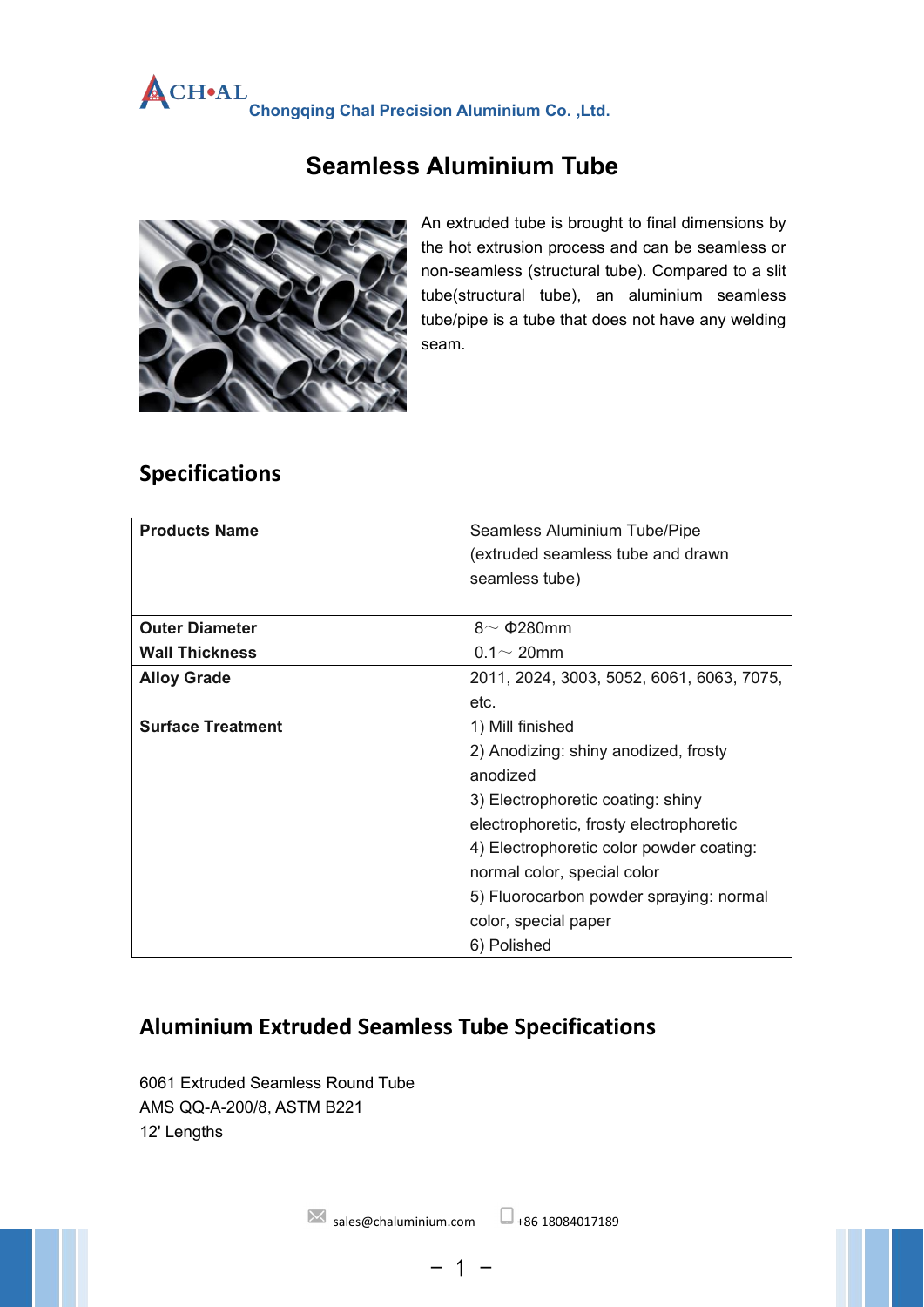| <b>ACHOAL</b> |                                                     |  |
|---------------|-----------------------------------------------------|--|
|               | <b>Chongqing Chal Precision Aluminium Co., Ltd.</b> |  |

#### **Round Tube**

6061 EXTRUDED SEAMLESS AMS QQ-A-200/8, ASTM B221 12' Lengths



#### **Round Tube**

**6061 EXTRUDED SEAMLESS** AMS QQ-A-200/8, ASTM B221 12' Lengths



| А<br>(Inches) | T<br>(Inches) | Approx WT.<br>Per FT. | Approx WT.<br>Per Length | A        |          | Approx WT. | Approx WT. |
|---------------|---------------|-----------------------|--------------------------|----------|----------|------------|------------|
| 8.000         | .750          | 20.088                | 241.056                  | (Inches) | (Inches) | Per FT.    | Per Length |
|               | 1.000         | 25.861                | 310.332                  | 1.250    | .125     | .520       | 6.24       |
| 8.500         | .250          | 7.620                 | 91.44                    |          | .250     | .924       | 11.088     |
|               | .500          | 14.778                | 177.336                  | 1.500    | .125     | .635       | 7.62       |
|               | .750          | 21.474                | 257.688                  |          |          |            |            |
|               | 1.000         | 27.709                | 332.508                  |          | .250     | 1.155      | 13.86      |
| 9.000         | .250          | 8.081                 | 96.972                   | 1.750    | .125     | 1.375      | 16.50      |
|               | .500          | 15.702                | 188.424                  | 2.000    | .125     | .866       | 10.392     |
|               | .750          | 22.859                | 274.308                  |          | .250     | 1.616      | 19.392     |
|               | 1.000         | 29.555                | 354.66                   | 2.250    | .250     | 1.850      | 22.20      |
| 9.500         | .250          | 8.542                 | 102.504                  |          | .500     | 3.233      | 38.796     |
|               | .500          | 16.625                | 199.50                   | 2.500    | .125     | 1.097      | 13.164     |
|               | .750          | 24.244                | 290.928                  |          |          |            |            |
|               | 1.000         | 31.403                | 376,836                  |          | .250     | 2.078      | 24.936     |
| 10.000        | .500          | 17.548                | 210.576                  |          | .500     | 3.695      | 44.34      |
|               | .750          | 25.630                | 307.56                   | 2.750    | .500     | 4.125      | 49.50      |

### **Aluminium Drawn Seamless Tube Specifications**

6061 Drawn Seamless Round Tube ASTM B210, WW-T-700/6, AMS-QQ-A-225/8, ASTM B221, AMS 4082 12' Lengths

| <b>Round Tube</b>          |                            |                       |                          | 1.000 | .035<br>.049 | .1248<br>.1722 | 1.4976<br>2.0664 |
|----------------------------|----------------------------|-----------------------|--------------------------|-------|--------------|----------------|------------------|
| <b>6061 Drawn Seamless</b> |                            |                       |                          |       | .058         | .2019          | 2.4228           |
|                            | ASTM B210, WW-T-700/6,     |                       |                          |       | .065         | .2245          | 2.694            |
| <b>AMS 4082</b>            | AMS-QQ-A-225/8, ASTM B211, |                       |                          |       | .083         | .2812          | 3.3744           |
| 12' Lengths                |                            |                       |                          |       | .125         | .4041          | 4.8492           |
|                            |                            |                       |                          | 1.250 | .035         | .1894          | 2.2728           |
|                            |                            |                       |                          |       | .049         | .2627          | 3.1524           |
| A<br>(Inches)              | т<br>(Inches)              | Approx WT.<br>Per FT. | Approx WT.<br>Per Length |       | .058         | .3090          | 3.708            |
| .190                       | .035                       | .0197                 | .2364                    |       | .065         | .3446          | 4.1352           |
| .250                       | .049                       | .0364                 | .4368                    |       | .083         | .4345          | 5.214            |
|                            | .058                       | .0411                 | .4932                    | 1.500 | .035         | .1571          | 1.8852           |
| .313                       | .035                       | .0580                 | .696                     |       | .049         | .2174          | 2.6088           |
|                            | .049                       | .0477                 | .5724                    |       | .058         | .2554          | 3.0648           |
|                            | .058                       | .0545                 | .654                     |       | .065         | .2846          | 3.4152           |
| .375                       | .035                       | .0440                 | .528                     |       | .083         | .3579          | 4.2948           |
|                            | .049                       | .0590                 | .708                     | 2.000 | .049         | .3532          | 4.2384           |
|                            | .058                       | .0679                 | .8148                    |       | .058         | .4161          | 4.9932           |
|                            | .065                       | .0700                 | .84                      |       | .065         | .4647          | 5.5764           |
| .500                       | .035                       | .0601                 | .7212                    |       | .083         | .5878          | 7.0536           |
|                            | .049                       | .0816                 | .9792                    | 2.500 | .065         | .5847          | 7.0164           |
|                            | .058                       | .0947                 | 1.1364                   |       | .083         | .5810          | 6.972            |
|                            | .065                       | .1040                 | 1.248                    | 3.500 | .065         | .8250          | 9.90             |
| $\sim$                     | $n \cdot r$                | 0.700                 | $\sum_{n=1}^{n} a_n$     |       |              |                |                  |

#### **Applications of Seamless Aluminium Tube**

Aluminium seamless tube is used for virtually any type of application, from high pressure and mechanical to architectural and framing, typically used for pressure vessels, hydraulic

 $- 2 -$